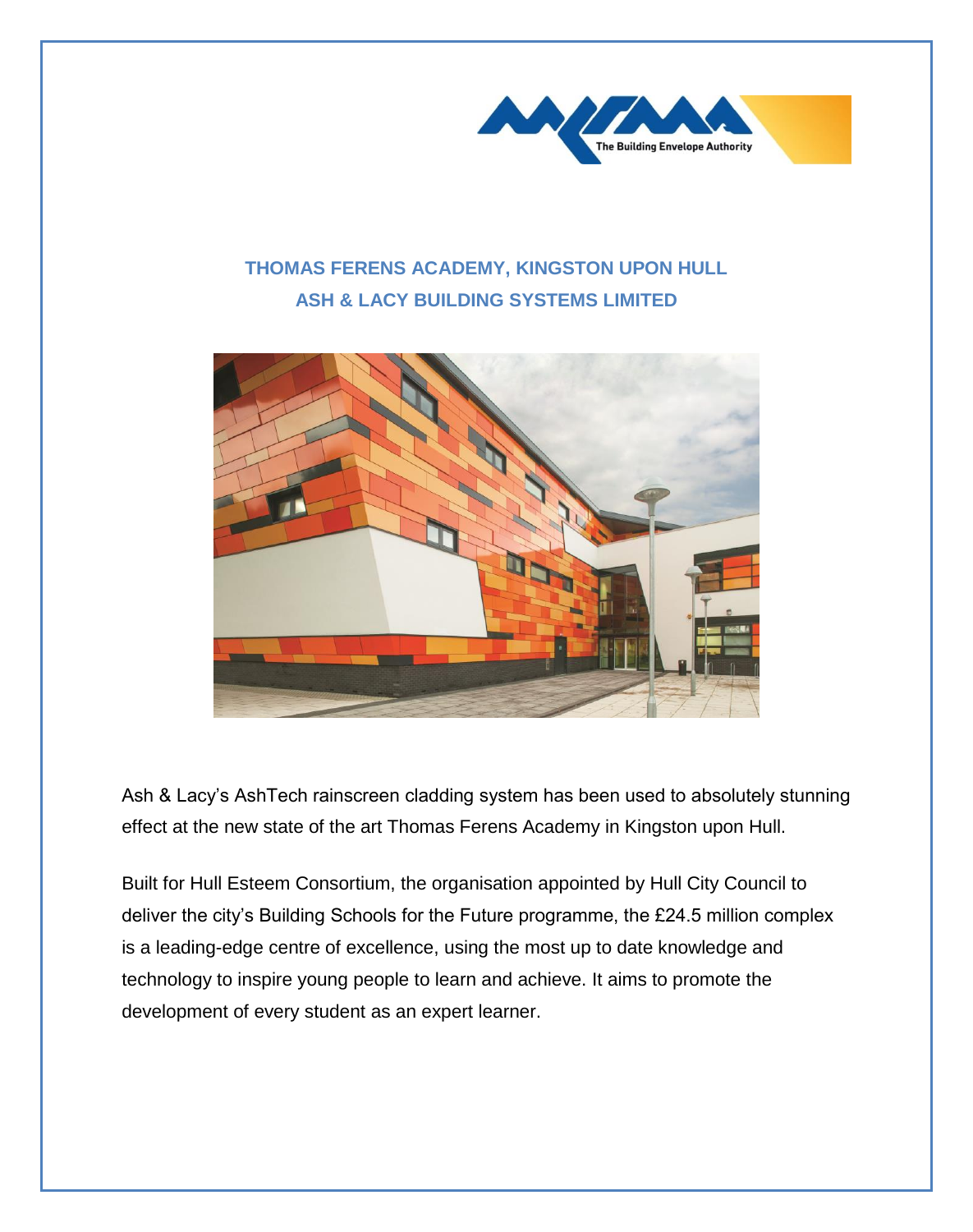The new buildings have been designed to be eco-friendly and distinctive and to create a positive and stimulating learning environment. The Academy can accommodate 1250 pupils between the ages of 11 and 16.

Visitors to Thomas Ferens are immediately struck by the tremendously innovative multicoloured façades, made using Ash & Lacy's AshTech Freedom 1 rainscreen cladding system – a concealed-fix, baffle-jointed cassette rainscreen with a fully adjustable support system, primarily used for horizontal application on walls and for soffits.

Fixed to a lightweight steel frame, AshTech panels in dark grey and three contrasting tones of orange have been installed in occasional varying depths and a complex raking façade effect, to create even further visual interest. They also feature on the branded fin at the very front of the main entrance. The attention to detail on this project even extends to the use of AshTech on roof parapet areas.

Approximately 1000 square metres of AshTech was specified in 3mm powder-coated aluminium to a marine-grade specification to cope with the rigours of the local coastal environment, providing a 25-year system warranty.

All this was achieved through the very close collaboration throughout the project between Ash & Lacy, project architect Space Group, main contractor Sewell Group and installation contractor Halcyon Building Systems.

Commenting on the project, Karl Brennan, associate architect for Space Group said: "The service provided by Ash & Lacy was outstanding, in terms of the level of support and product development they invested in the project and achieving such a striking colour scheme.

"AshTech is a fantastic product at the top of the range of aluminium rainscreen cladding systems and the finished facades certainly reflect that status. It was a pleasure to work with Ash & Lacy. I think that between us we created a fantastic building and look forward to creating exciting new ones in the future."